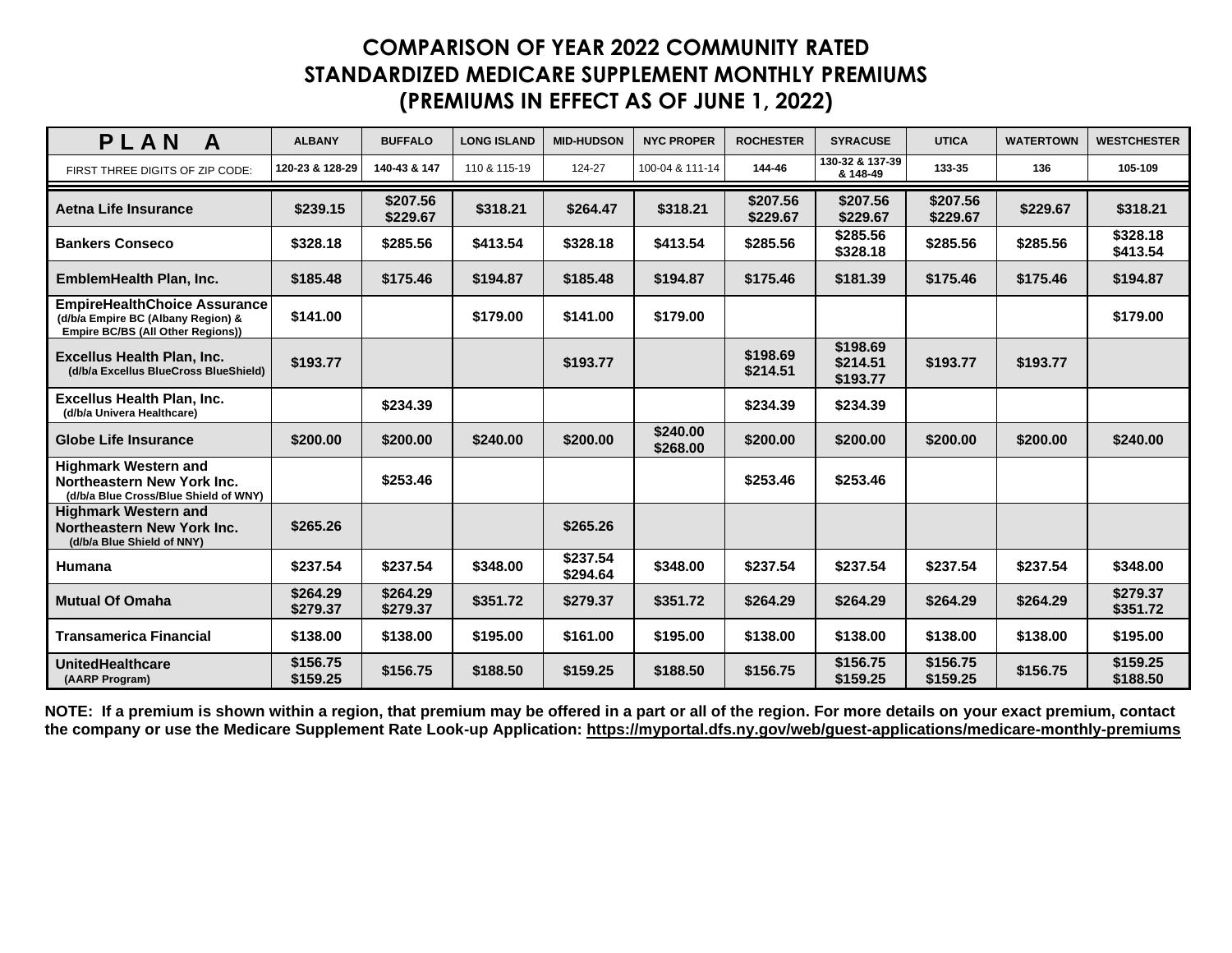| PLAN<br>B                                                                                                      | <b>ALBANY</b>        | <b>BUFFALO</b>       | <b>LONG ISLAND</b> | <b>MID-HUDSON</b>    | <b>NYC PROPER</b>    | <b>ROCHESTER</b>     | <b>SYRACUSE</b>                  | <b>UTICA</b>         | <b>WATERTOWN</b> | <b>WESTCHESTER</b>   |
|----------------------------------------------------------------------------------------------------------------|----------------------|----------------------|--------------------|----------------------|----------------------|----------------------|----------------------------------|----------------------|------------------|----------------------|
| FIRST THREE DIGITS OF ZIP CODE:                                                                                | 120-23 & 128-29      | 140-43 & 147         | 110 & 115-19       | 124-27               | 100-04 & 111-14      | 144-46               | 130-32 & 137-39<br>& 148-49      | 133-35               | 136              | 105-109              |
| Aetna Life Insurance                                                                                           | \$272.33             | \$236.31<br>\$261.52 | \$362.44           | \$301.19             | \$362.44             | \$236.31<br>\$261.52 | \$236.31<br>\$261.52             | \$236.31<br>\$261.52 | \$261.52         | \$362.44             |
| <b>Bankers Conseco</b>                                                                                         | \$428.99             | \$373.23             | \$540.65           | \$428.99             | \$540.65             | \$373.23             | \$373.23<br>\$428.99             | \$373.23             | \$373.23         | \$428.99<br>\$540.65 |
| EmblemHealth Plan, Inc.                                                                                        | \$242.45             | \$229.40             | \$253.28           | \$242.45             | \$253.28             | \$229.40             | \$237.12                         | \$229.40             | \$229.40         | \$253.28             |
| <b>EmpireHealthChoice Assurance</b><br>(d/b/a Empire BC (Albany Region) &<br>Empire BC/BS (All Other Regions)) | \$194.94             |                      | \$241.11           | \$194.94             | \$241.11             |                      |                                  |                      |                  | \$241.11             |
| <b>Excellus Health Plan, Inc.</b><br>(d/b/a Excellus BlueCross BlueShield)                                     | \$250.33             |                      |                    | \$250.33             |                      | \$256.67<br>\$277.11 | \$256.67<br>\$250.33<br>\$277.11 | \$250.33             | \$250.33         |                      |
| <b>Excellus Health Plan, Inc.</b><br>(d/b/a Univera Healthcare)                                                |                      | \$302.78             |                    |                      |                      | \$302.78             | \$302.78                         |                      |                  |                      |
| <b>Globe Life Insurance</b>                                                                                    | \$274.00             | \$274.00             | \$328.00           | \$274.00             | \$328.00<br>\$368.00 | \$274.00             | \$274.00                         | \$274.00             | \$274.00         | \$328.00             |
| <b>Highmark Western and</b><br>Northeastern New York Inc.<br>(d/b/a Blue Cross/Blue Shield of WNY)             |                      | \$334.57             |                    |                      |                      | \$334.57             | \$334.57                         |                      |                  |                      |
| <b>Highmark Western and</b><br>Northeastern New York Inc.<br>(d/b/a Blue Shield of NNY)                        | \$350.13             |                      |                    | \$350.13             |                      |                      |                                  |                      |                  |                      |
| <b>Humana</b>                                                                                                  | \$268.11             | \$268.11             | \$392.90           | \$268.11<br>\$332.61 | \$392.90             | \$268.11             | \$268.11                         | \$268.11             | \$268.11         | \$392.90             |
| <b>Mutual Of Omaha</b>                                                                                         | \$384.69<br>\$406.68 | \$384.69<br>\$406.68 | \$512.25           | \$406.68             | \$512.25             | \$384.69             | \$384.69                         | \$384.69             | \$384.69         | \$406.68<br>\$512.25 |
| <b>Transamerica Financial</b>                                                                                  | \$182.00             | \$182.00             | \$257.00           | \$212.00             | \$257.00             | \$182.00             | \$182.00                         | \$182.00             | \$182.00         | \$257.00             |
| <b>UnitedHealthcare</b><br>(AARP Program)                                                                      | \$225.00<br>\$228.75 | \$225.00             | \$270.50           | \$228.75             | \$270.50             | \$225.00             | \$225.00<br>\$228.75             | \$225.00<br>\$228.75 | \$225.00         | \$228.75<br>\$270.50 |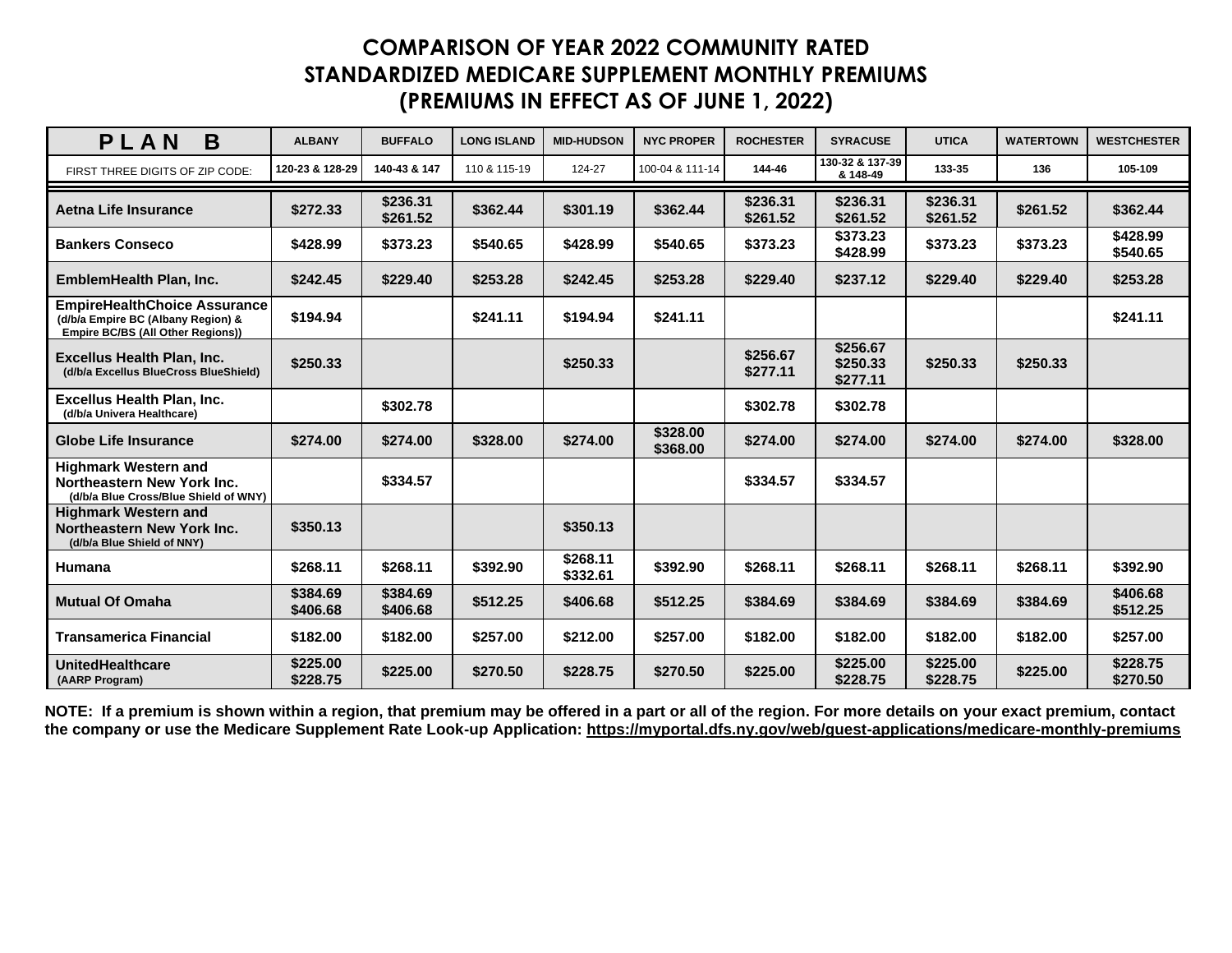| $\mathbf{C}^*$<br>PLAN                                                                             | <b>ALBANY</b>        | <b>BUFFALO</b>       | <b>LONG ISLAND</b> | <b>MID-HUDSON</b>    | <b>NYC PROPER</b>    | <b>ROCHESTER</b>     | <b>SYRACUSE</b>                  | <b>UTICA</b>         | <b>WATERTOWN</b> | <b>WESTCHESTER</b>   |
|----------------------------------------------------------------------------------------------------|----------------------|----------------------|--------------------|----------------------|----------------------|----------------------|----------------------------------|----------------------|------------------|----------------------|
| FIRST THREE DIGITS OF ZIP CODE:                                                                    | 120-23 & 128-29      | 140-43 & 147         | 110 & 115-19       | 124-27               | 100-04 & 111-14      | 144-46               | 130-32 & 137-39<br>& 148-49      | 133-35               | 136              | 105-109              |
| EmblemHealth Plan, Inc.                                                                            | \$288.56             | \$272.95             | \$300.87           | \$288.56             | \$300.87             | \$272.95             | \$282.08                         | \$272.95             | \$272.95         | \$300.87             |
| <b>Excellus Health Plan, Inc.</b><br>(d/b/a Excellus BlueCross BlueShield)                         | \$308.37             |                      |                    | \$308.37             |                      | \$316.18<br>\$341.37 | \$308.37<br>\$316.18<br>\$341.37 | \$308.37             | \$308.37         |                      |
| <b>Excellus Health Plan, Inc.</b><br>(d/b/a Univera Healthcare)                                    |                      | \$372.98             |                    |                      |                      | \$372.98             | \$372.98                         |                      |                  |                      |
| Globe Life Insurance                                                                               | \$331.00             | \$331.00             | \$397.00           | \$331.00             | \$397.00<br>\$444.00 | \$331.00             | \$331.00                         | \$331.00             | \$331.00         | \$397.00             |
| <b>Highmark Western and</b><br>Northeastern New York Inc.<br>(d/b/a Blue Cross/Blue Shield of WNY) |                      | \$415.68             |                    |                      |                      | \$415.68             | \$415.68                         |                      |                  |                      |
| <b>Highmark Western and</b><br>Northeastern New York Inc.<br>(d/b/a Blue Shield of NNY)            | \$437.68             |                      |                    | \$437.68             |                      |                      |                                  |                      |                  |                      |
| Humana                                                                                             | \$324.83             | \$324.83             | \$476.21           | \$324.83<br>\$403.07 | \$476.21             | \$324.83             | \$324.83                         | \$324.83             | \$324.83         | \$476.21             |
| <b>Mutual Of Omaha</b>                                                                             | \$385.11<br>\$407.13 | \$385.11<br>\$407.13 | \$512.82           | \$407.13             | \$512.82             | \$385.11             | \$385.11                         | \$385.11             | \$385.11         | \$407.13<br>\$512.82 |
| <b>Transamerica Financial</b>                                                                      | \$215.00             | \$215.00             | \$304.00           | \$251.00             | \$304.00             | \$215.00             | \$215.00                         | \$215.00             | \$215.00         | \$304.00             |
| UnitedHealthcare<br>(AARP Program)                                                                 | \$281.00<br>\$278.00 | \$281.00             | \$332.25           | \$278.00             | \$332.25             | \$281.00             | \$281.00<br>\$278.00             | \$281.00<br>\$278.00 | \$281.00         | \$278.00<br>\$332.25 |

\***Plans C, F and F+ are only available after January 1, 2020 to individuals who first become eligible for Medicare prior to January 1, 2020.**

| PLA<br>N<br>D                                                              | <b>ALBANY</b>        | <b>BUFFALO</b>       | <b>LONG ISLAND</b> | <b>MID-HUDSON</b> | <b>NYC PROPER</b>    | <b>ROCHESTER</b> | <b>SYRACUSE</b>             | <b>UTICA</b> | <b>WATERTOWN</b> | <b>WESTCHESTER</b>   |
|----------------------------------------------------------------------------|----------------------|----------------------|--------------------|-------------------|----------------------|------------------|-----------------------------|--------------|------------------|----------------------|
| FIRST THREE DIGITS OF ZIP CODE:                                            | 120-23 & 128-29      | 140-43 & 147         | 110 & 115-19       | 124-27            | 100-04 & 111-14      | 144-46           | 130-32 & 137-39<br>& 148-49 | 133-35       | 136              | 105-109              |
| <b>Excellus Health Plan, Inc.</b><br>(d/b/a Excellus BlueCross BlueShield) | \$202.18             |                      |                    | \$202.18          |                      | \$202.18         | \$202.18                    | \$202.18     | \$202.18         |                      |
| <b>Excellus Health Plan, Inc.</b><br>(d/b/a Univera Healthcare)            |                      | \$202.18             |                    |                   |                      | \$202.18         | \$202.18                    |              |                  |                      |
| Globe Life Insurance                                                       | \$326,00             | \$326.00             | \$391.00           | \$326.00          | \$391.00<br>\$438.00 | \$326.00         | \$326.00                    | \$326.00     | \$326.00         | \$391.00             |
| <b>Mutual Of Omaha</b>                                                     | \$378.42<br>\$400.05 | \$378.42<br>\$400.05 | \$503.90           | \$400.05          | \$503.90             | \$378.42         | \$378.42                    | \$378.42     | \$378.42         | \$400.05<br>\$503.90 |
| Transamerica Financial                                                     | \$197.00             | \$197.00             | \$280.00           | \$230.00          | \$280.00             | \$197.00         | \$197.00                    | \$197.00     | \$197.00         | \$280.00             |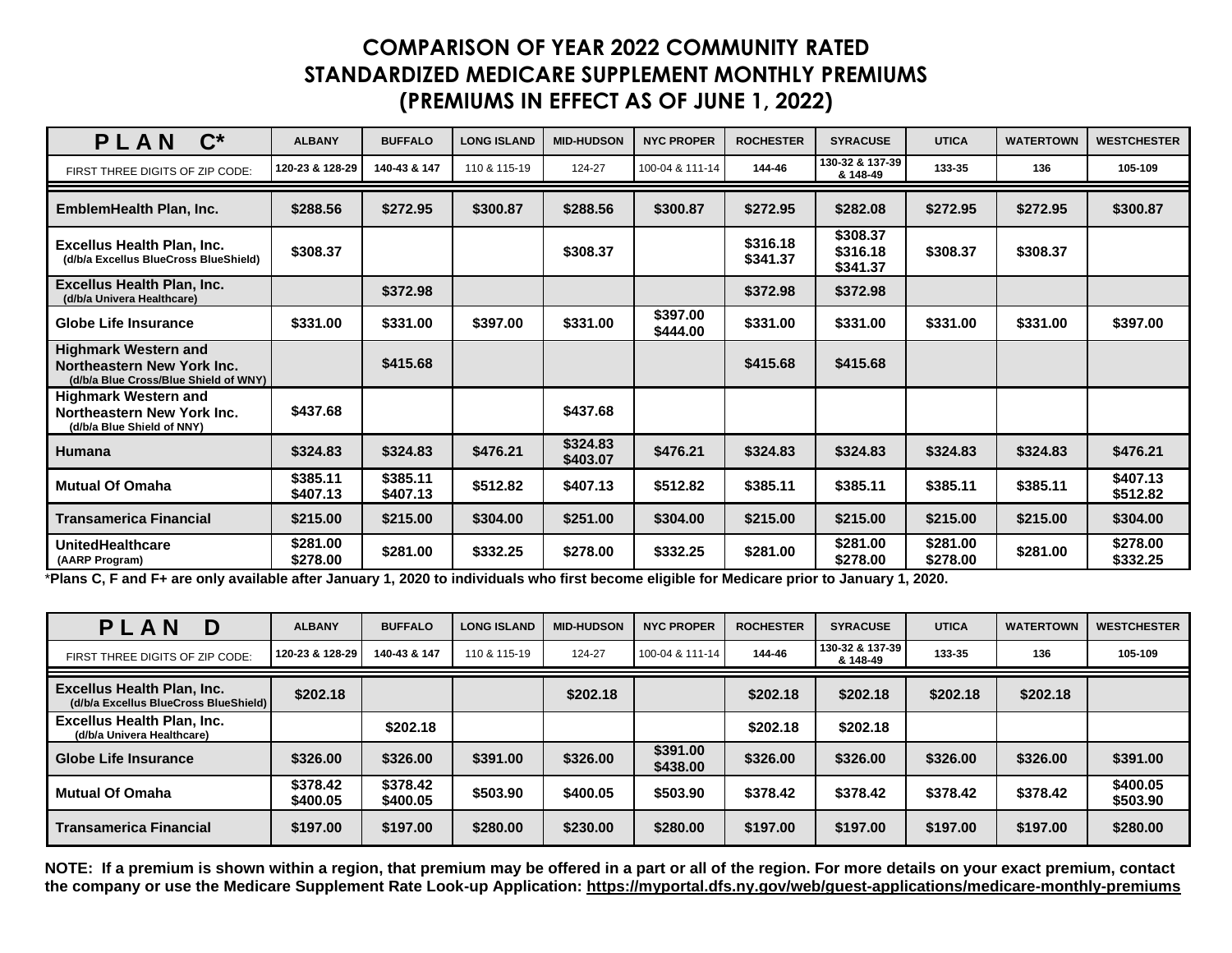| $F^*$<br>PLAN                                                                                                  | <b>ALBANY</b>        | <b>BUFFALO</b>       | <b>LONG ISLAND</b> | <b>MID-HUDSON</b>    | <b>NYC PROPER</b>    | <b>ROCHESTER</b>     | <b>SYRACUSE</b>                  | <b>UTICA</b>         | <b>WATERTOWN</b> | <b>WESTCHESTER</b>   |
|----------------------------------------------------------------------------------------------------------------|----------------------|----------------------|--------------------|----------------------|----------------------|----------------------|----------------------------------|----------------------|------------------|----------------------|
| FIRST THREE DIGITS OF ZIP CODE:                                                                                | 120-23 & 128-29      | 140-43 & 147         | 110 & 115-19       | 124-27               | 100-04 & 111-14      | 144-46               | 130-32 & 137-39<br>& 148-49      | 133-35               | 136              | 105-109              |
| <b>Aetna Life Insurance</b>                                                                                    | \$317.67             | \$275.61<br>\$305.05 | \$422.90           | \$351.38             | \$422.90             | \$275.61<br>\$305.05 | \$275.61<br>\$305.05             | \$275.61<br>\$305.05 | \$305.05         | \$422.90             |
| <b>Bankers Conseco</b>                                                                                         | \$578.22             | \$503.81             | \$729.96           | \$578.22             | \$729.96             | \$578.22             | \$503.81<br>\$578.22             | \$503.81             | \$503.81         | \$578.22<br>\$729.96 |
| EmblemHealth Plan, Inc.                                                                                        | \$508.59             | \$481.07             | \$530.29           | \$508.59             | \$530.29             | \$481.07             | \$497.18                         | \$481.07             | \$481.07         | \$530.29             |
| <b>EmpireHealthChoice Assurance</b><br>(d/b/a Empire BC (Albany Region) &<br>Empire BC/BS (All Other Regions)) | \$267.94             |                      | \$337.83           | 267.94               | \$337.83             |                      |                                  |                      |                  | \$337.83             |
| <b>Excellus Health Plan, Inc.</b><br>(d/b/a Excellus BlueCross BlueShield)                                     | \$330.84             |                      |                    | \$330.84             |                      | \$339.23<br>\$366.26 | \$339.23<br>\$330.84<br>\$366.26 | \$330.84             | \$330.84         |                      |
| <b>Excellus Health Plan, Inc.</b><br>(d/b/a Univera Healthcare)                                                |                      | \$400.16             |                    |                      |                      | \$400.16             | \$400.16                         |                      |                  |                      |
| Globe Life Insurance                                                                                           | \$312.00             | \$312.00             | \$374.00           | \$312.00             | \$374.00<br>\$419.00 | \$312.00             | \$312.00                         | \$312.00             | \$312.00         | \$374.00             |
| <b>Highmark Western and</b><br>Northeastern New York Inc.<br>(d/b/a Blue Cross/Blue Shield of WNY)             |                      | \$418.21             |                    |                      |                      | \$418.21             | \$418.21                         |                      |                  |                      |
| <b>Highmark Western and</b><br>Northeastern New York Inc.<br>(d/b/a Blue Shield of NNY)                        | \$437.68             |                      |                    | \$437.68             |                      |                      |                                  |                      |                  |                      |
| Humana                                                                                                         | \$331.40             | \$331.40             | \$485.87           | \$331.40<br>\$411.24 | \$485.87             | \$331.40             | \$331.40                         | \$331.40             | \$331.40         | \$485.87             |
| <b>Mutual Of Omaha</b>                                                                                         | \$387.61<br>\$409.78 | \$387.61<br>\$409.78 | \$516.15           | \$409.78             | \$516.15             | \$387.61             | \$387.61                         | \$387.61             | \$387.61         | \$409.78<br>\$516.15 |
| <b>Transamerica Financial</b>                                                                                  | \$216.00             | \$216.00             | \$306.00           | \$252.00             | \$306.00             | \$216.00             | \$216.00                         | \$216.00             | \$216.00         | \$306.00             |
| <b>UnitedHealthcare</b><br>(AARP Program)                                                                      | \$282.25<br>\$267.50 | \$282.25             | \$320.00           | \$267.50             | \$320.00             | \$282.25             | \$282.25<br>\$267.50             | \$282.25<br>\$267.50 | \$282.25         | \$267.50<br>\$320.00 |

\***Plans C, F and F+ are only available after January 1, 2020 to individuals who first become eligible for Medicare prior to January 1, 2020.**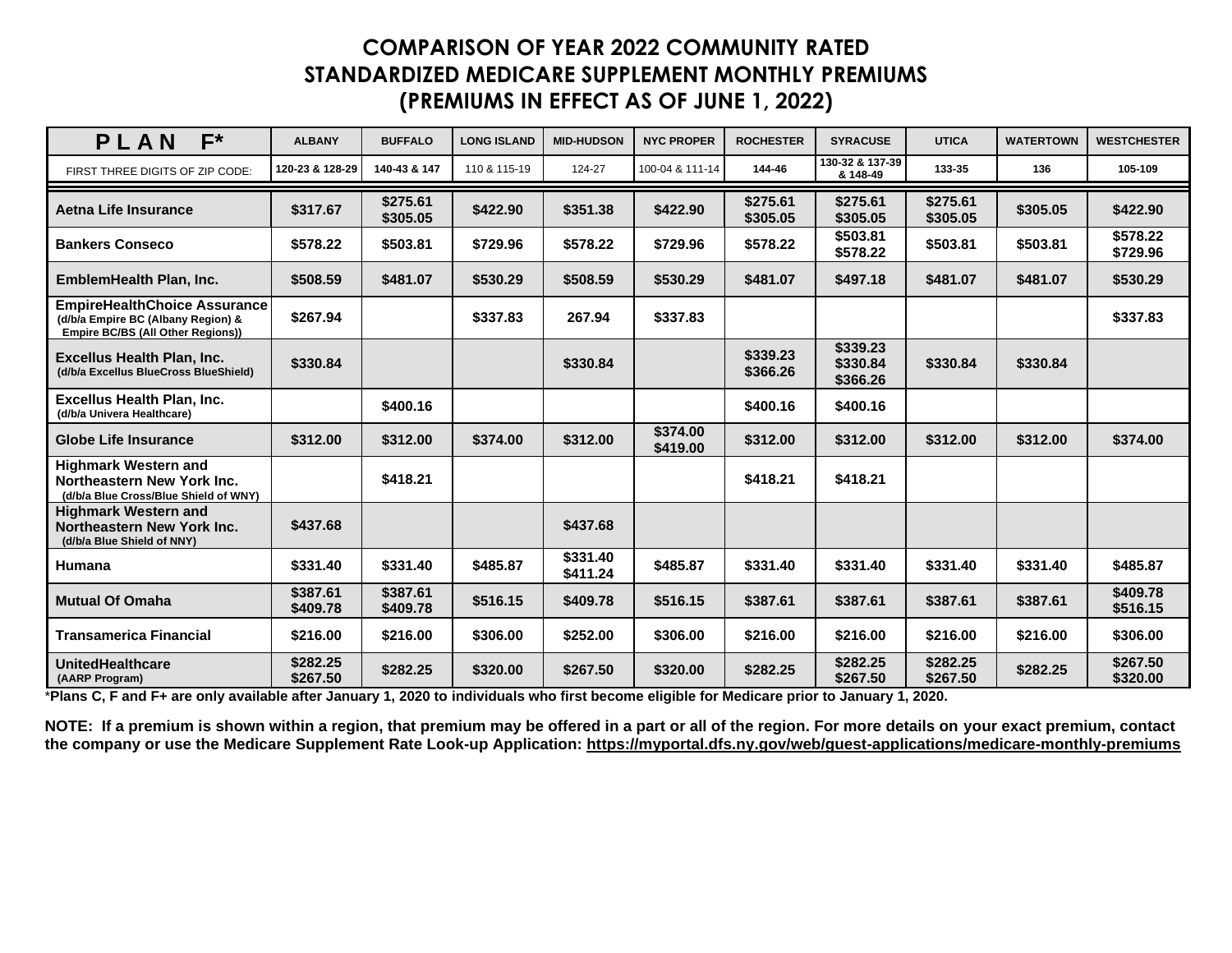| $F+^*$<br>PLAN<br><b>(HIGH DEDUCTIBLE)</b>                                                         | <b>ALBANY</b>      | <b>BUFFALO</b> | <b>LONG ISLAND</b> | <b>MID-HUDSON</b>  | <b>NYC PROPER</b>  | <b>ROCHESTER</b>              | <b>SYRACUSE</b>                          | <b>UTICA</b>       | <b>WATERTOWN</b> | <b>WESTCHESTER</b> |
|----------------------------------------------------------------------------------------------------|--------------------|----------------|--------------------|--------------------|--------------------|-------------------------------|------------------------------------------|--------------------|------------------|--------------------|
| FIRST THREE DIGITS OF ZIP CODE:                                                                    | 120-23 & 128-29    | 140-43 & 147   | 110 & 115-19       | 124-27             | 100-04 & 111-14    | 144-46                        | 130-32 & 137-39<br>& 148-49              | 133-35             | 136              | 105-109            |
| <b>Bankers Conseco</b>                                                                             | \$60.25            | \$52.53        | \$75.69            | \$60.25            | \$75.69            | \$52.53                       | \$52.53<br>\$60.25                       | \$52.53            | \$52.53          | \$60.25<br>\$75.69 |
| EmblemHealth Plan, Inc.                                                                            | \$71.46<br>\$67.59 | \$67.43        | \$74.00            | \$71.46            | \$74.00            | \$67.59<br>\$67.43<br>\$69.86 | \$69.86<br>\$67.43<br>\$71.46<br>\$67.59 | \$67.59<br>\$71.46 | \$67.59          | \$74.00<br>\$71.46 |
| <b>Excellus Health Plan, Inc.</b><br>(d/b/a Excellus BlueCross BlueShield)                         | \$62.48            |                |                    | \$62.48            |                    | \$64.07<br>\$67.97            | \$64.07<br>\$67.97<br>\$62.48            | \$62.48            | \$62.48          |                    |
| <b>Excellus Health Plan, Inc.</b><br>(d/b/a Univera Healthcare)                                    |                    | \$67.97        |                    |                    |                    | \$67.97                       | \$67.97                                  |                    |                  |                    |
| <b>Globe Life Insurance</b>                                                                        | \$60.00            | \$60.00        | \$72.00            | \$60.00            | \$72.00<br>\$81.00 | \$60.00                       | \$60.00                                  | \$60.00            | \$60.00          | \$72.00            |
| <b>Highmark Western and</b><br>Northeastern New York Inc.<br>(d/b/a Blue Cross/Blue Shield of WNY) |                    | \$101.38       |                    |                    |                    | \$101.38                      | \$101.38                                 |                    |                  |                    |
| <b>Highmark Western and</b><br>Northeastern New York Inc.<br>(d/b/a Blue Shield of NNY)            | \$98.15            |                |                    | \$98.15            |                    |                               |                                          |                    |                  |                    |
| Humana                                                                                             | \$70.03            | \$70.03        | \$101.93           | \$70.03<br>\$86.52 | \$101.93           | \$70.03                       | \$70.03                                  | \$70.03            | \$70.03          | \$101.93           |

\***Plans C, F and F+ are only available after January 1, 2020 to individuals who first become eligible for Medicare prior to January 1, 2020.**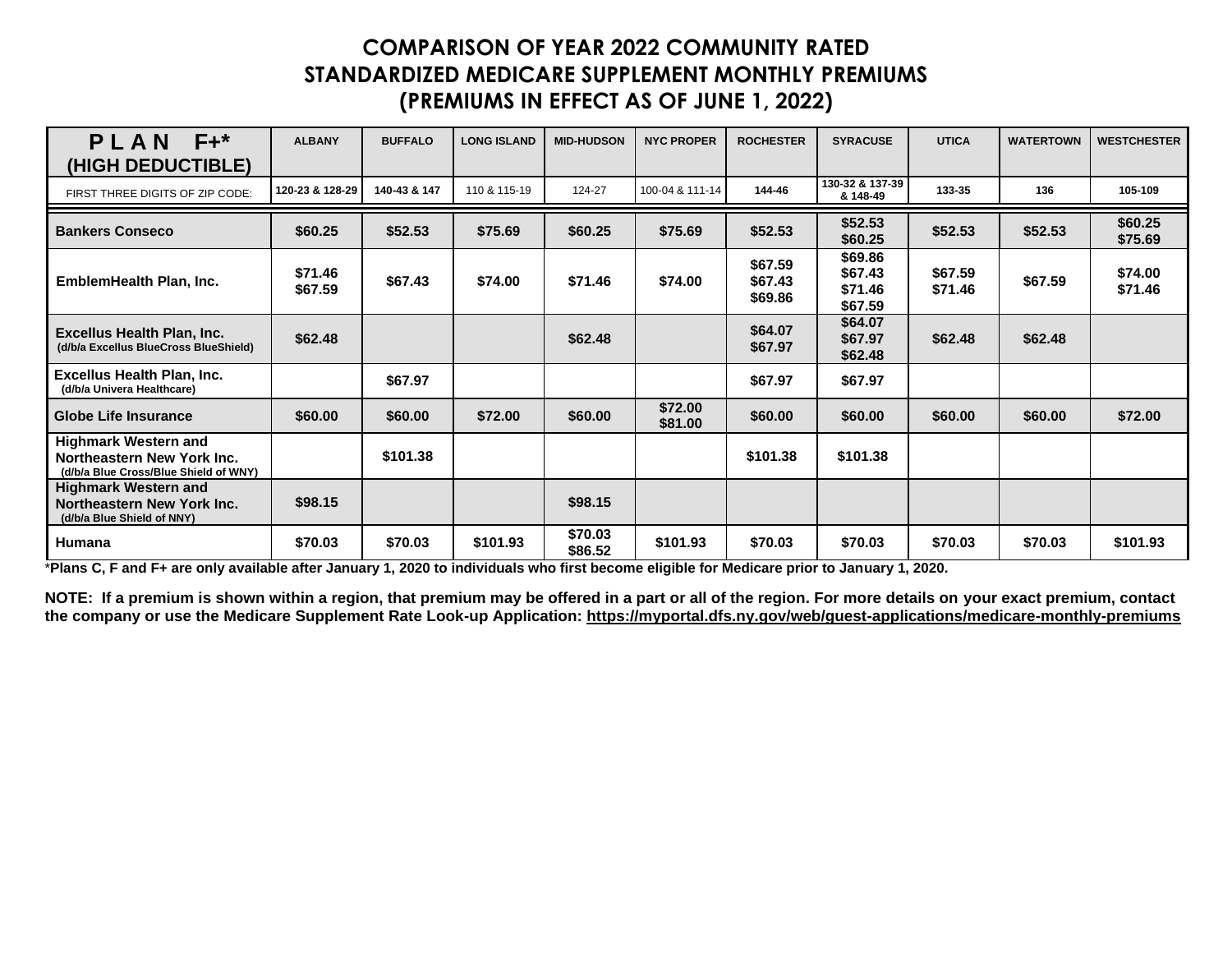| PLAN<br>G                                                                                                      | <b>ALBANY</b>        | <b>BUFFALO</b>       | <b>LONG ISLAND</b> | <b>MID-HUDSON</b>    | <b>NYC PROPER</b>    | <b>ROCHESTER</b>                 | <b>SYRACUSE</b>                              | <b>UTICA</b>         | <b>WATERTOWN</b> | <b>WESTCHESTER</b>   |
|----------------------------------------------------------------------------------------------------------------|----------------------|----------------------|--------------------|----------------------|----------------------|----------------------------------|----------------------------------------------|----------------------|------------------|----------------------|
| FIRST THREE DIGITS OF ZIP CODE:                                                                                | 120-23 & 128-29      | 140-43 & 147         | 110 & 115-19       | 124-27               | 100-04 & 111-14      | 144-46                           | 130-32 & 137-39<br>& 148-49                  | 133-35               | 136              | 105-109              |
| Aetna Life Insurance                                                                                           | \$305.19             | \$264.80<br>\$293.07 | \$406.26           | \$337.56             | \$406.26             | \$264.80<br>\$293.07             | \$264.80<br>\$293.07                         | \$264.80<br>\$293.07 | \$293.07         | \$406.26             |
| <b>Bankers Conseco</b>                                                                                         | \$533.02             | \$463.75             | \$671.84           | \$533.02             | \$671.84             | \$463.75                         | \$463.75<br>\$533.02                         | \$463.75             | \$463.75         | \$533.02<br>\$671.84 |
| <b>EmblemHealth Plan, Inc.</b>                                                                                 | \$291.64<br>\$275.86 | \$275.18             | \$302.00           | \$291.64             | \$302.00             | \$275.86<br>\$275.18<br>\$285.09 | \$285.09<br>\$275.18<br>\$291.64<br>\$275.86 | \$275.86<br>\$291.64 | \$275.86         | \$302.00<br>\$291.64 |
| <b>EmpireHealthChoice Assurance</b><br>(d/b/a Empire BC (Albany Region) &<br>Empire BC/BS (All Other Regions)) | \$235.65             |                      | \$291.75           | \$235.65             | \$291.75             |                                  |                                              |                      |                  | \$291.75             |
| <b>Excellus Health Plan, Inc.</b><br>(d/b/a Excellus BlueCross BlueShield)                                     | \$203.17             |                      |                    | \$203.17             |                      | \$203.17                         | \$203.17                                     | \$203.17             | \$203.17         |                      |
| <b>Excellus Health Plan, Inc.</b><br>(d/b/a Univera Healthcare)                                                |                      | \$203.17             |                    |                      |                      | \$203.17                         | \$203.17                                     |                      |                  |                      |
| <b>Globe Life Insurance</b>                                                                                    | \$290.00             | \$290.00             | \$348.00           | \$290.00             | \$348.00<br>\$390.00 | \$290.00                         | \$290.00                                     | \$290.00             | \$290.00         | \$348.00             |
| <b>Highmark Western and</b><br>Northeastern New York Inc.<br>(d/b/a Blue Cross/Blue Shield of WNY)             |                      | \$210.90             |                    |                      |                      | \$210.90                         | \$210.90                                     |                      |                  |                      |
| <b>Highmark Western and</b><br>Northeastern New York Inc.<br>(d/b/a Blue Shield of NNY)                        | \$226.09             |                      |                    | \$226.09             |                      |                                  |                                              |                      |                  |                      |
| Humana                                                                                                         | \$313.88             | \$313.88             | \$460.14           | \$313.88<br>\$389.48 | \$460.14             | \$313.88                         | \$313.88                                     | \$313.88             | \$313.88         | \$460.14             |
| <b>Mutual Of Omaha</b>                                                                                         | \$359.03<br>\$379.55 | \$359.03<br>\$379.55 | \$478.04           | \$379.55             | \$478.04             | \$359.03                         | \$359.03                                     | \$359.03             | \$359.03         | \$379.55<br>\$478.04 |
| <b>Transamerica Financial</b>                                                                                  | \$199.00             | \$199.00             | \$281.00           | \$232.00             | \$281.00             | \$199.00                         | \$199.00                                     | \$199.00             | \$199.00         | \$281.00             |
| <b>UnitedHealthcare</b><br>(AARP Program)                                                                      | \$247.50<br>\$234.50 | \$247.50             | \$280.25           | \$234.50             | \$280.25             | \$247.50                         | \$247.50<br>\$234.50                         | \$247.50<br>\$234.50 | \$247.50         | \$234.50<br>\$280.25 |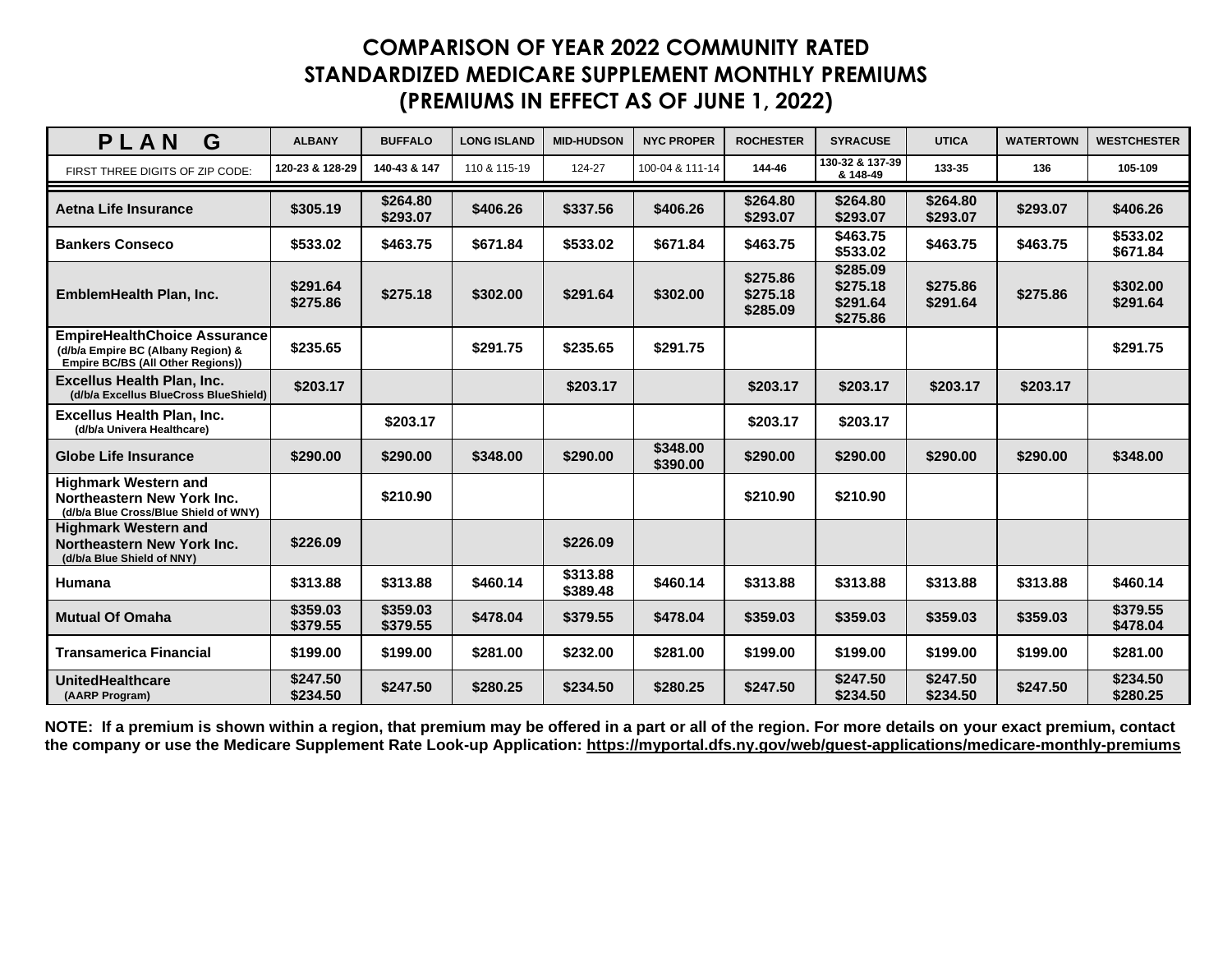| PLAN<br>G+<br>(HIGH DEDUCTIBLE)                                            | <b>ALBANY</b>      | <b>BUFFALO</b> | <b>LONG ISLAND</b> | <b>MID-HUDSON</b>  | <b>NYC PROPER</b>  | <b>ROCHESTER</b>              | <b>SYRACUSE</b>                          | <b>UTICA</b>       | <b>WATERTOWN</b> | <b>WESTCHESTER</b> |
|----------------------------------------------------------------------------|--------------------|----------------|--------------------|--------------------|--------------------|-------------------------------|------------------------------------------|--------------------|------------------|--------------------|
| FIRST THREE DIGITS OF ZIP CODE:                                            | 120-23 & 128-29    | 140-43 & 147   | 110 & 115-19       | 124-27             | 100-04 & 111-14    | 144-46                        | 130-32 & 137-39<br>& 148-49              | 133-35             | 136              | 105-109            |
| <b>Bankers Conseco</b>                                                     | \$60.25            | \$52.53        | \$75.69            | \$60.25            | \$75.69            | \$52.53                       | \$52.53<br>\$60.25                       | \$52.53            | \$52.53          | \$60.25<br>\$75.69 |
| EmblemHealth Plan, Inc.                                                    | \$65.36<br>\$61.83 | \$61.67        | \$67.69            | \$65.36            | \$67.69            | \$61.83<br>\$61.67<br>\$63.90 | \$63.90<br>\$61.67<br>\$65.36<br>\$61.83 | \$61.83<br>\$65.36 | \$61.83          | \$67.69<br>\$65.36 |
| <b>Excellus Health Plan, Inc.</b><br>(d/b/a Excellus BlueCross BlueShield) | \$64.68            |                |                    | \$64.68            |                    | \$64.68                       | \$64.68                                  | \$64.68            | \$64.68          |                    |
| <b>Excellus Health Plan, Inc.</b><br>(d/b/a Univera Healthcare)            |                    | \$64.68        |                    |                    |                    | \$64.68                       | \$64.68                                  |                    |                  |                    |
| Globe Life Insurance                                                       | \$60.00            | \$60.00        | \$72.00            | \$60.00            | \$72.00<br>\$81.00 | \$60.00                       | \$60.00                                  | \$60.00            | \$60.00          | \$72.00            |
| <b>Humana</b>                                                              | \$69.94            | \$69.94        | \$101.80           | \$69.94<br>\$86.41 | \$101.80           | \$69.94                       | \$69.94                                  | \$69.94            | \$69.94          | \$101.80           |

| PLA<br>Κ<br><b>N</b>                      | <b>ALBANY</b>      | <b>BUFFALO</b> | <b>LONG ISLAND</b> | <b>MID-HUDSON</b>    | <b>NYC PROPER</b>    | <b>ROCHESTER</b> | <b>SYRACUSE</b>             | <b>UTICA</b>       | <b>WATERTOWN</b> | <b>WESTCHESTER</b>  |
|-------------------------------------------|--------------------|----------------|--------------------|----------------------|----------------------|------------------|-----------------------------|--------------------|------------------|---------------------|
| FIRST THREE DIGITS OF ZIP CODE:           | 120-23 & 128-29    | 140-43 & 147   | 110 & 115-19       | 124-27               | 100-04 & 111-14      | 144-46           | 130-32 & 137-39<br>& 148-49 | 133-35             | 136              | 105-109             |
| <b>Bankers Conseco</b>                    | \$89.09            | \$77.62        | \$112.08           | \$89.09              | \$112.08             | \$77.62          | \$77.62<br>\$89.09          | \$77.62            | \$77.62          | \$89.09<br>\$112.08 |
| Globe Life Insurance                      | \$114.00           | \$114.00       | \$137.00           | \$114.00             | \$137.00<br>\$154.00 | \$114.00         | \$114.00                    | \$114.00           | \$114.00         | \$137.00            |
| Humana                                    | \$155.00           | \$155,00       | \$226.75           | \$155.00<br>\$192.09 | \$226.75             | \$155.00         | \$155.00                    | \$155.00           | \$155.00         | \$226.75            |
| Transamerica Financial                    | \$99.00            | \$99.00        | \$140.00           | \$115.00             | \$140.00             | \$99.00          | \$99.00                     | \$99.00            | \$99.00          | \$140.00            |
| <b>UnitedHealthcare</b><br>(AARP Program) | \$73.00<br>\$74.25 | \$73.00        | \$88,00            | \$74.25              | \$88.00              | \$73.00          | \$73.00<br>\$74.25          | \$73.00<br>\$74.25 | \$73.00          | \$74.25<br>\$88.00  |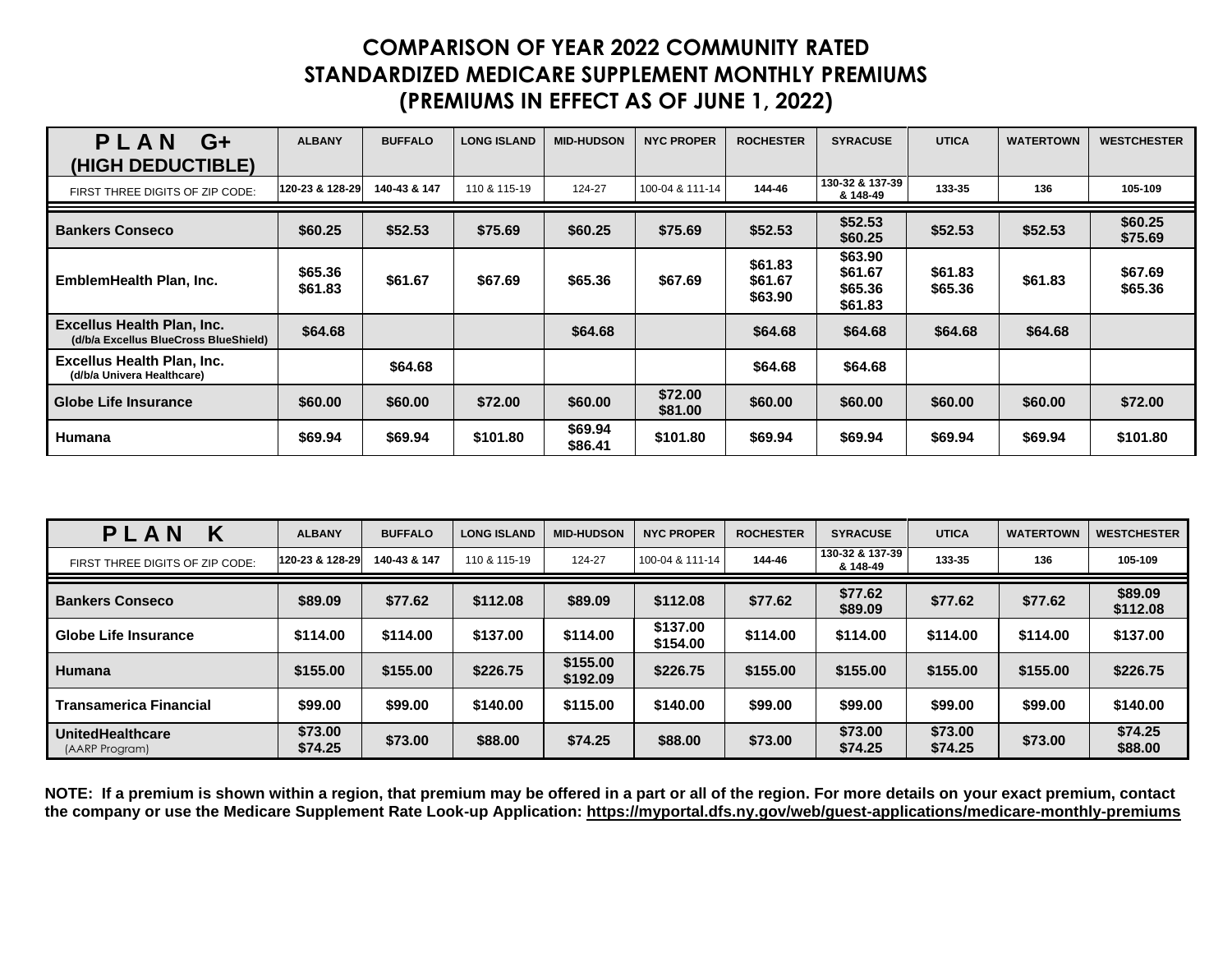| PLAN                                      | <b>ALBANY</b>        | <b>BUFFALO</b> | <b>LONG ISLAND</b> | <b>MID-HUDSON</b>    | <b>NYC PROPER</b>    | <b>ROCHESTER</b> | <b>SYRACUSE</b>             | <b>UTICA</b>         | <b>WATERTOWN</b> | <b>WESTCHESTER</b>   |
|-------------------------------------------|----------------------|----------------|--------------------|----------------------|----------------------|------------------|-----------------------------|----------------------|------------------|----------------------|
| FIRST THREE DIGITS OF ZIP CODE:           | 120-23 & 128-29      | 140-43 & 147   | 110 & 115-19       | 124-27               | 100-04 & 111-14      | 144-46           | 130-32 & 137-39<br>& 148-49 | 133-35               | 136              | 105-109              |
| <b>Bankers Conseco</b>                    | \$255.94             | \$222.73       | \$322.45           | \$255.94             | \$322.45             | \$222.73         | \$222.73<br>\$255.94        | \$222.73             | \$222.73         | \$255.94<br>\$322.45 |
| Globe Life Insurance                      | \$172.00             | \$172.00       | \$206.00           | \$172.00             | \$206.00<br>\$231.00 | \$172.00         | \$172.00                    | \$172.00             | \$172.00         | \$206.00             |
| Humana                                    | \$221.16             | \$221.16       | \$323.93           | \$221.16<br>\$274.28 | \$323.93             | \$221.16         | \$221.16                    | \$221.16             | \$221.16         | \$323.93             |
| <b>Transamerica Financial</b>             | \$147.00             | \$147.00       | \$208.00           | \$171.00             | \$208.00             | \$147.00         | \$147.00                    | \$147.00             | \$147.00         | \$208.00             |
| <b>UnitedHealthcare</b><br>(AARP Program) | \$152.00<br>\$154.50 | \$152.00       | \$182.75           | \$154.50             | \$182.75             | \$152.00         | \$152.00<br>\$154.50        | \$152.00<br>\$154.50 | \$152.00         | \$154.50<br>\$182.75 |

| Μ<br>$\mathbf N$<br>PLA         | <b>ALBANY</b>        | <b>BUFFALO</b>       | <b>LONG ISLAND</b> | <b>MID-HUDSON</b> | <b>NYC PROPER</b> | <b>ROCHESTER</b> | <b>SYRACUSE</b>             | <b>UTICA</b> | <b>WATERTOWN</b> | <b>WESTCHESTER</b>   |
|---------------------------------|----------------------|----------------------|--------------------|-------------------|-------------------|------------------|-----------------------------|--------------|------------------|----------------------|
| FIRST THREE DIGITS OF ZIP CODE: | 120-23 & 128-29      | 140-43 & 147         | 110 & 115-19       | 124-27            | 100-04 & 111-14   | 144-46           | 130-32 & 137-39<br>& 148-49 | 133-35       | 136              | 105-109              |
| <b>Bankers Conseco</b>          | \$354.45             | \$308.38             | \$446.65           | \$354.45          | \$446.65          | \$308.38         | \$308.38<br>\$354.45        | \$308.38     | \$308.38         | \$354.45<br>\$446.65 |
| <b>Mutual Of Omaha</b>          | \$395.08<br>\$417.67 | \$395.08<br>\$417.67 | \$526.10           | \$417.67          | \$526.10          | \$395.08         | \$395.08                    | \$395.08     | \$395.08         | \$417.67<br>\$526.10 |
| <b>Transamerica Financial</b>   | \$181.00             | \$181.00             | \$256.00           | \$211.00          | \$256.00          | \$181.00         | \$181.00                    | \$181.00     | \$181.00         | \$256.00             |